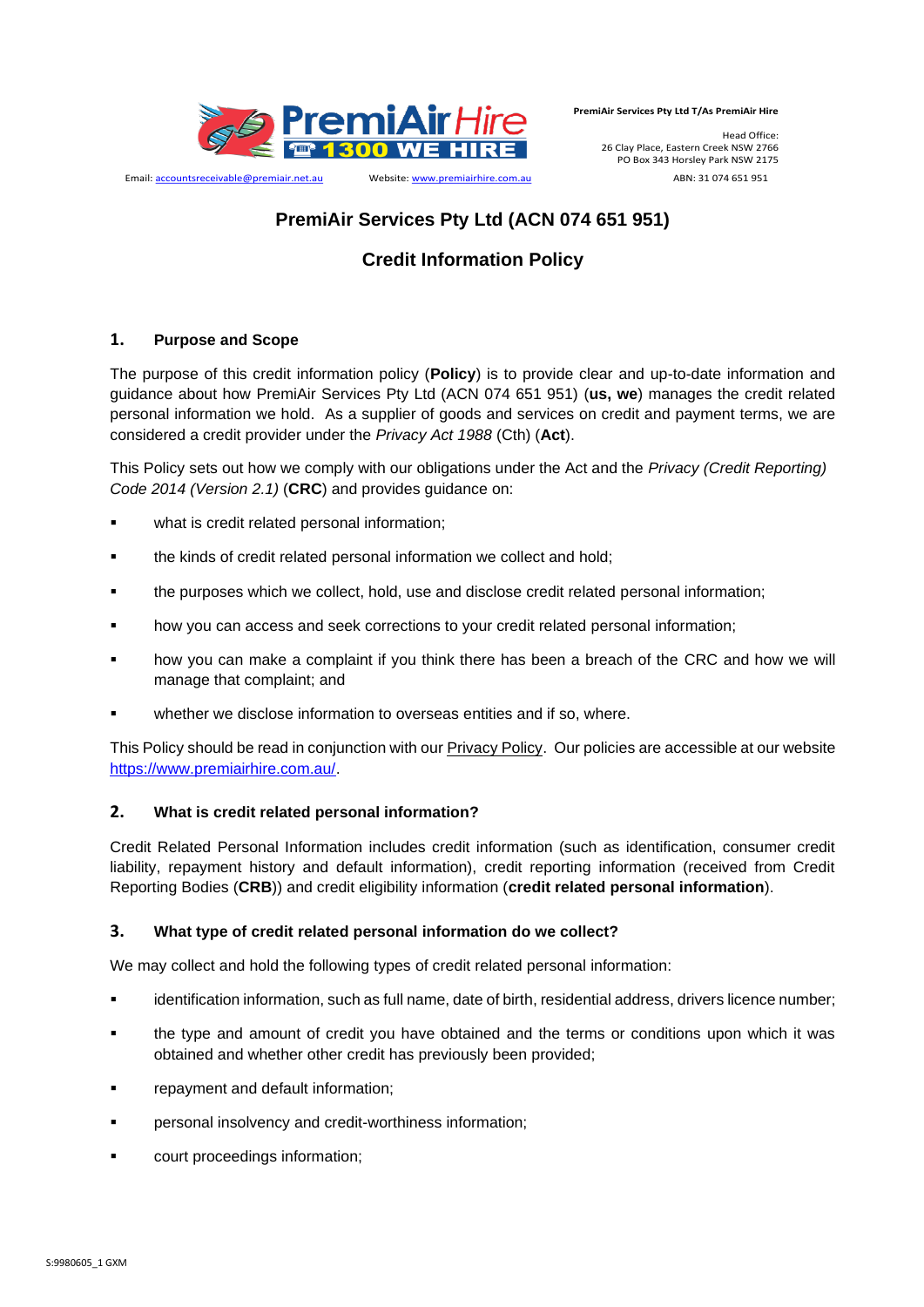- whether, in our or another credit provider's opinion, you have committed a serious credit infringement; and
- other credit related administrative information.

### **4. How do we collect credit related personal information?**

We collect credit related personal information to assist us in assessing your eligibility to obtain goods and services from us on credit terms. Generally, we will collect this information directly from you with your consent. The information may be collected when you complete written forms or applications, through telephone or email correspondence with us, meetings or other correspondences.

Where possible, we will use existing information that we hold before collecting further credit related personal information from you. Where we already hold personal information about you, that information may become credit related personal information where you obtain credit from us (but only for the purposes of that credit transaction).

In some circumstances, we may collect credit related personal information from publicly available sources, from your authorised representatives or from a third party, such as a CRB or other Credit Provider.

From time to time, we may be required by law to collect credit related personal information from you, in which case we will notify you of the collection and the relevant legal requirements.

## **5. Why do we collect credit related personal information?**

We collect credit related personal information to assist us in assessing your eligibility to obtain goods and services from us on credit terms, and for other purposes permitted by law. We may collect, hold, use and disclose this information for credit related purposes, and for purpose of:

- assessing creditworthiness, including by assessing your credit eligibility, history and capacity to repay;
- assessing an application for credit (such as flexible or deferred payment options);
- **EXED** determine what payment terms should be given in relation to the goods or services we are providing;
- **•** provide information to CRBs and other credit providers;
- our day-to-day management and administration requirements, including debt recovery and enforcement actions where necessary; and
- complying with our legal obligations and as otherwise permitted by law.

If you do not provide the necessary credit related personal information requested (say in relation to a student, parent or guardian), then we may not be able to process your application for credit.

If we use credit eligibility information for these purposes, we will keep a written record of that use.

#### **6. How do we hold credit related personal information?**

We respect your privacy and the privacy of your information. We take reasonable steps to ensure your credit related personal information is protected from misuse, interference and loss or unauthorised access, modification or disclosure.

We may store credit related personal information in various forms, such as electronic databases, physical hard copy files, personal computer devices (such as laptops and tablets) and third-party storage facilities (i.e. cloud storage).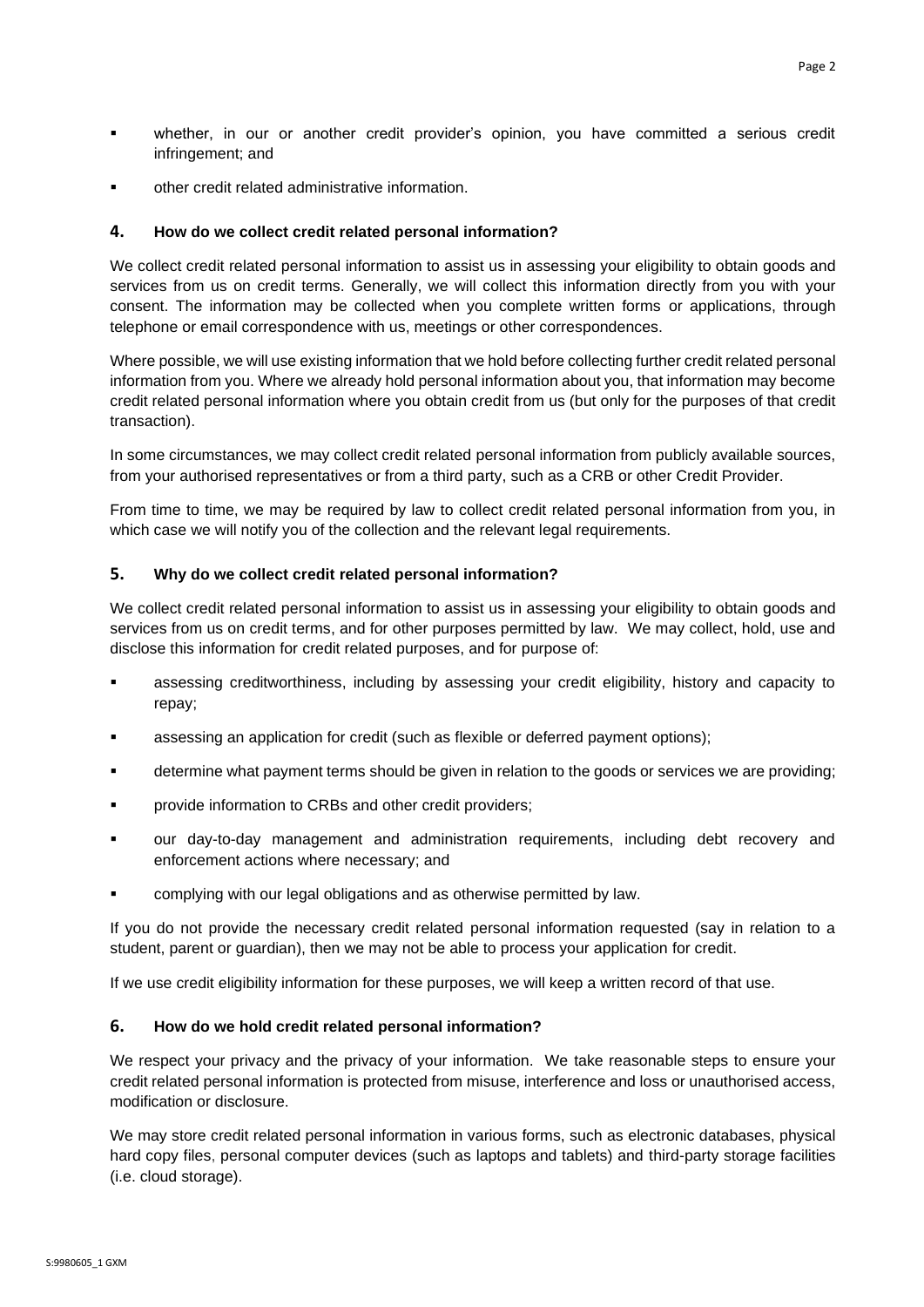We have systems and procedures in place to protect your information, including IT and cyber security systems and policies, network monitoring, security guards, premise surveillance, protecting of physical records by use of locked paper storage, strong staff password protocols and password restricted staff access to records]. We also ensure that any credit related personal information that we collect which is no longer reasonably necessary or required to be retained, is destroyed or de-identified in accordance with our document management policies.

## **7. How do we disclose credit related personal information?**

We may disclose certain credit related personal information (including default information) about you to CRBs, other credit providers, debt collection agencies and our related entities.

CRB's who we may disclose to include Credit Watch. You can obtain a copy of each CRB's credit policy from their website. If we disclose credit related personal information to a CRB, we will keep a written record of that disclosure. If we disclose default information to a CRB, and the default amount is subsequently repaid, we will disclose this payment information to the CRB.

Where permitted by law, we may disclose certain credit related personal information to entities which are overseas (e.g. if we store information using an overseas-based cloud storage provider). If we do so, we will update this Policy to include a list of countries where those entities are likely to be located and take reasonable steps to ensure those entities comply with the Act's credit regime.

We do not currently disclose credit related personal information to overseas recipients.

## **8. How to access and correct your credit related personal information**

We take reasonable steps to ensure that the credit eligibility information that we hold is accurate, up-todate and complete. You are entitled to request access to the credit eligibility information that we hold about you and, if you think that certain personal information we hold is wrong, to request that we correct it.

If you would like to access or correct the information we hold about you, please contact us in writing. We will not refuse access (except as permitted by law) but we may ask you to verify your identity before providing access to the information. There is no cost to make an access or correction request, however we may charge reasonable a fee for the cost of providing access to the information. We endeavour to respond to all requests within a reasonable period. If access is refused, we will provide you with a statement of reasons explaining the refusal.

If we correct information we hold about you, we will notify you accordingly and within a reasonable period.

#### **9. Records**

Where required, we will keep a record of any credit related personal information that we use or disclose. This includes:

- where we have received certain credit related personal information from another credit provider, a record of the date of disclosure, the type of information and who it was received from;
- a record of any consents we receive from you regarding the use or disclosure of your credit related personal information; and
- where we disclose credit related personal information to a CRB, a written record of that disclosure including the date, type and who it was disclosed to.